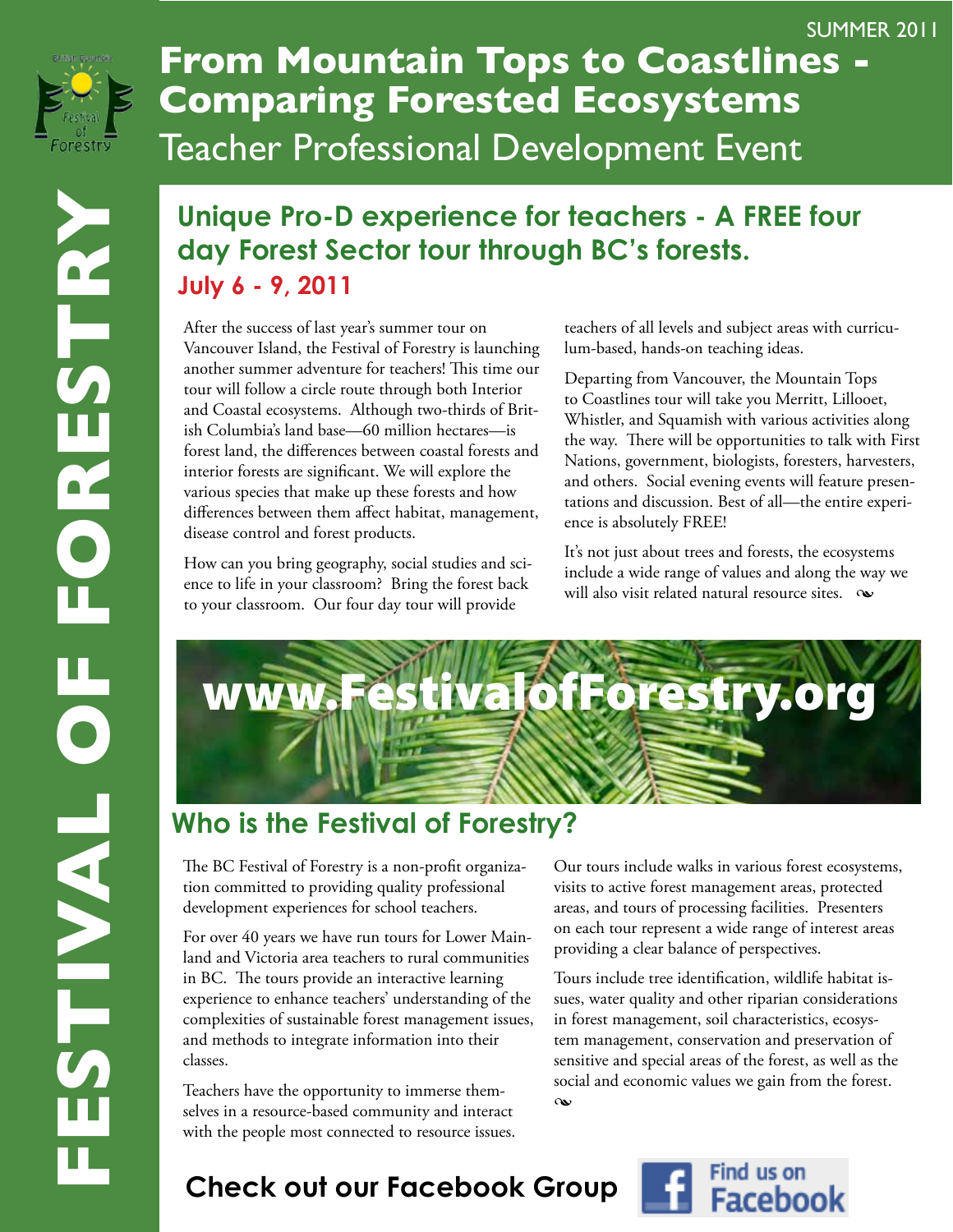**This tour will depart from Vancouver. Victoria teachers will provide their own transportation to our Vancouver gathering place (TBD). The tour runs Wednesday, July 6th to Saturday July 9th. Accommodation is shared, two per room, and will be provided by the Festival of Forestry. We cover accommodation, meals, and transportation round trip from Vancouver . Additional information will be provided prior to the tour and will include a detailed itinerary, what to bring, where to meet and what to expect.** 

*Please be prepared for bus travel, rooming with a partner, walking and hiking outdoors.* **Tours accommodate 15-20 teachers**

### **Application form - Mountain tops to Coastlines Tour**

July 6 - 9, 2011

**Free** educational event

| <b>SCHOOL INFORMATION</b>                                                                                                                                                                                      |              |                                         |
|----------------------------------------------------------------------------------------------------------------------------------------------------------------------------------------------------------------|--------------|-----------------------------------------|
| School Name:                                                                                                                                                                                                   |              | School Phone Number:                    |
| <b>Street/Mailing Address:</b>                                                                                                                                                                                 |              | Fax Number:                             |
|                                                                                                                                                                                                                |              | Web Site:                               |
| City:                                                                                                                                                                                                          |              | Your Email:                             |
| Province:                                                                                                                                                                                                      | Postal Code: |                                         |
| <b>TEACHER INFORMATION</b>                                                                                                                                                                                     |              |                                         |
| Your Name:                                                                                                                                                                                                     |              | Grade(s) Taught:                        |
| Home Address:                                                                                                                                                                                                  |              | Subject:                                |
|                                                                                                                                                                                                                |              | Home Phone Number:                      |
| City:                                                                                                                                                                                                          |              | Cell Number:                            |
| Province:                                                                                                                                                                                                      | Postal Code: | Your Gender** $\Box$ Male $\Box$ Female |
| **this information is used to determine accommodation room sharing arrangements                                                                                                                                |              |                                         |
| $\Box$ Yes $\Box$ No<br>Have you applied to attend a tour in the past?                                                                                                                                         |              |                                         |
| Have you attended a tour in the past? $\Box$ Yes<br>$\Box$ No<br>If YES, where did you go?                                                                                                                     |              |                                         |
| If you are applying with a colleague that you would prefer to share accommodation with, please let us know their<br>name and school and we will do our best to match you, should you both be chosen to attend. |              |                                         |

#### **PLEASE PRINT CLEARLY or APPLY ONLINE at www.festivalofforestry.org**

**NOTE:** Your application **must be accompanied by a short paragraph** describing why you want to come on this event

#### **Please register by JUNE 13th 2011**

Festival of Forestry

Fax: 604-639-0750 | www.festivalofforestry.org

Selections will be made by the Festival of Forestry by June 17th, 2011. All applicants will be contacted.

**For more information please contact Sandy at 604-639-0748, sandy@treefrogcreative.ca or Brenda at 604-639-8103, bmartin@abcfp.ca**